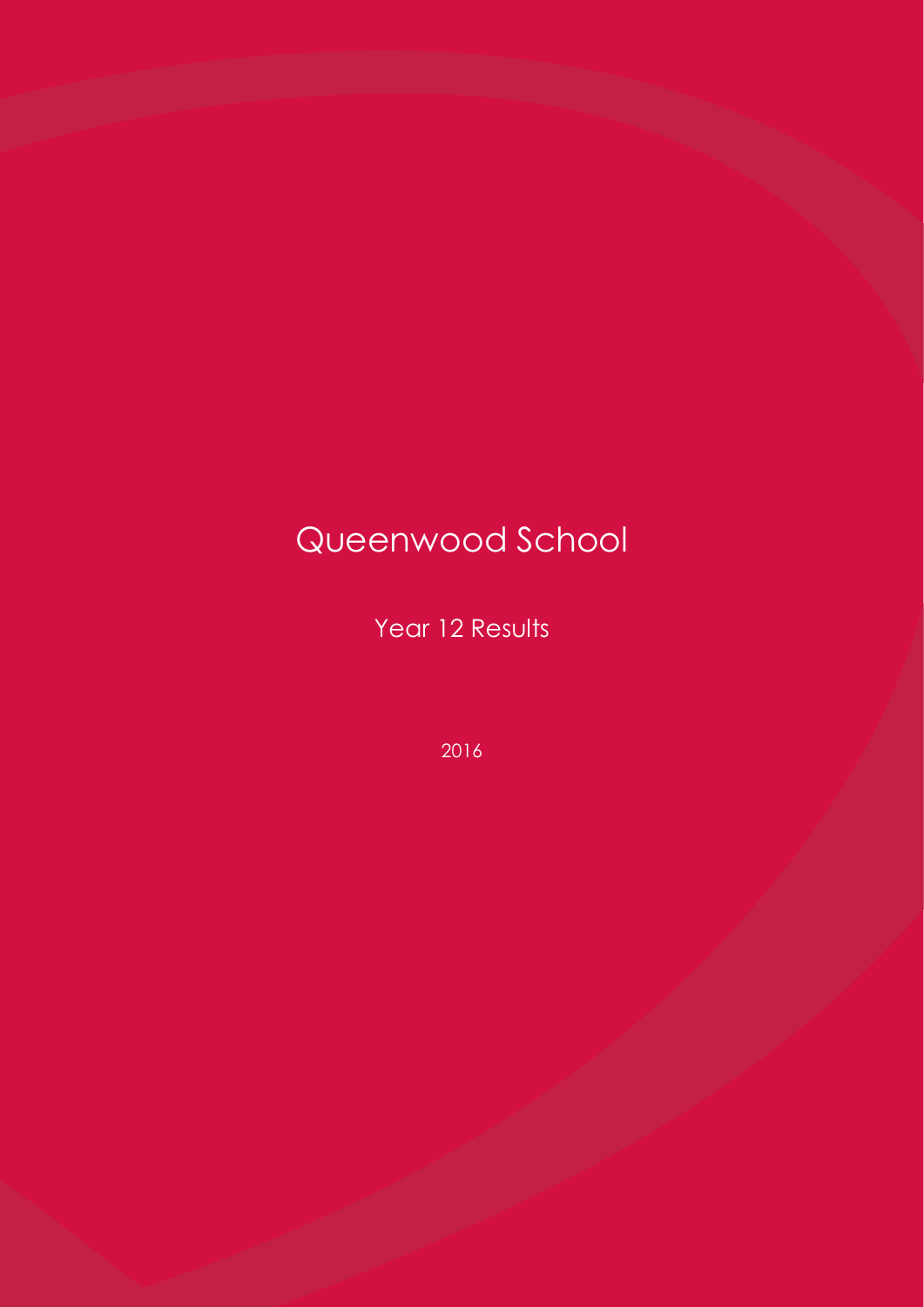

# **2016 Results**

Congratulations to the Queenwood Class of 2016 and to their teachers for achieving these outstanding HSC and IB results.

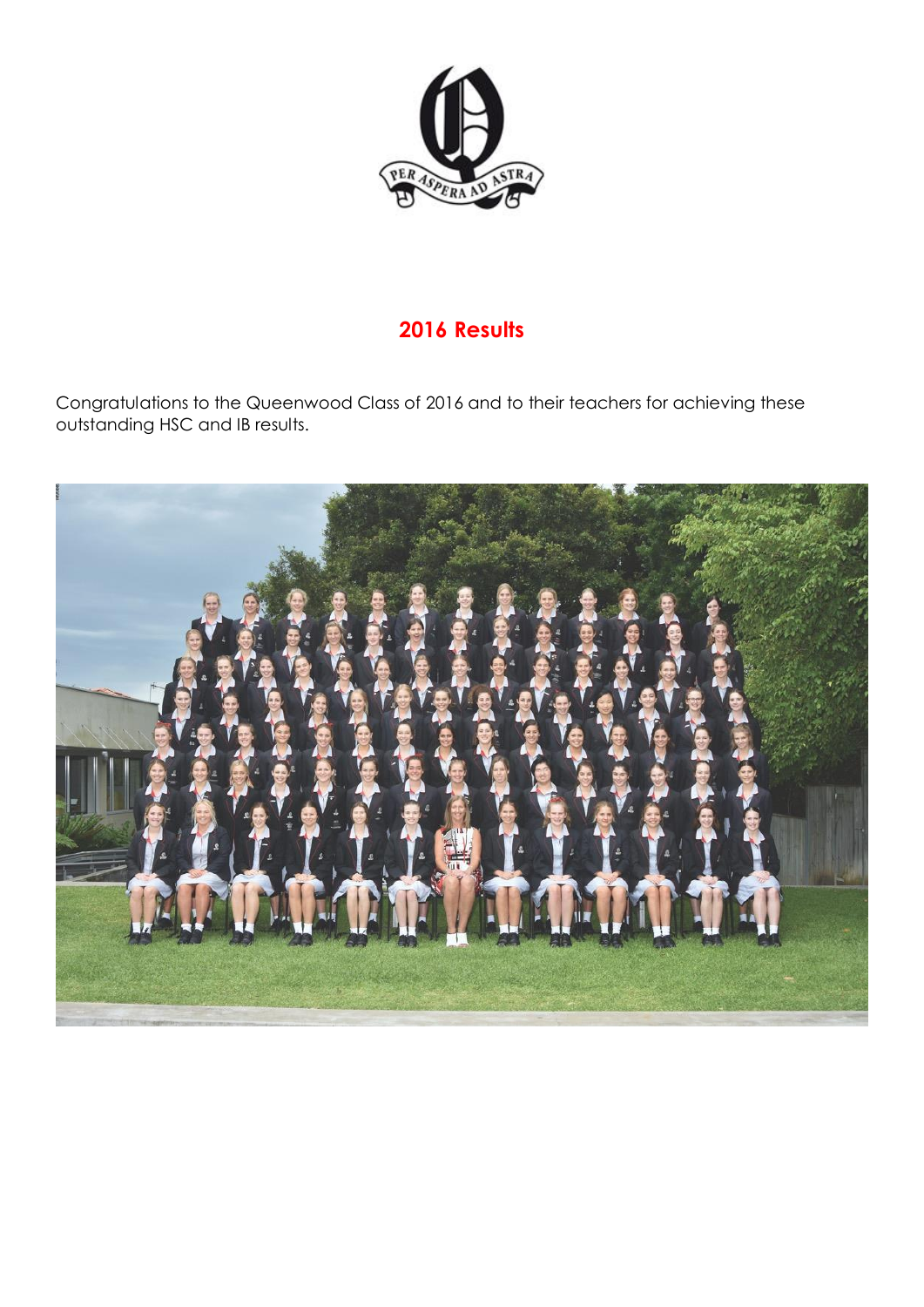

#### **Principal's Message**

It is a great pleasure to present these highlights from the HSC and IB Results of the Class of 2016.

These examinations are a significant challenge, and every girl has had to work consistently and determinedly for two years to reach this milestone. We are proud of the girls and the self-discipline, responsibility and resilience they have developed in the course of pursuing their goals. We congratulate those who have achieved outstanding results as judged against their peers, and equally those who have achieved

outstanding results as judged against themselves. We also thank the girls' teachers and parents, whose skill, guidance and care have inspired and supported the girls throughout their schooling.

The final public examinations are important as a recognition of achievement, and as a passport to the next stage. Our girls gain entry to a wide range of courses at universities and institutions in Australia and overseas, and we are delighted that they think creatively and look widely in finding the right option for them. These exam results are of vital importance as they open the doors to these inspiring possibilities.

The discipline our students have shown and the self-knowledge they have acquired in the process of completing the HSC and the IB Diploma will equip them well in their future lives. A Queenwood education, however, is much more than examination results. We aim to develop the habit of inquiry, a sense of purpose and a commitment to making the world a better place – as encapsulated in the School's values of *Truth, Courage, Service*. Even as we recognise and celebrate their success, we know that the value of these young women is neither described nor determined by their grades, and we rejoice in seeing them enter a rich and complex world, to enjoy it fully and in due course leave their mark upon it.

Ms Elizabeth Stone Principal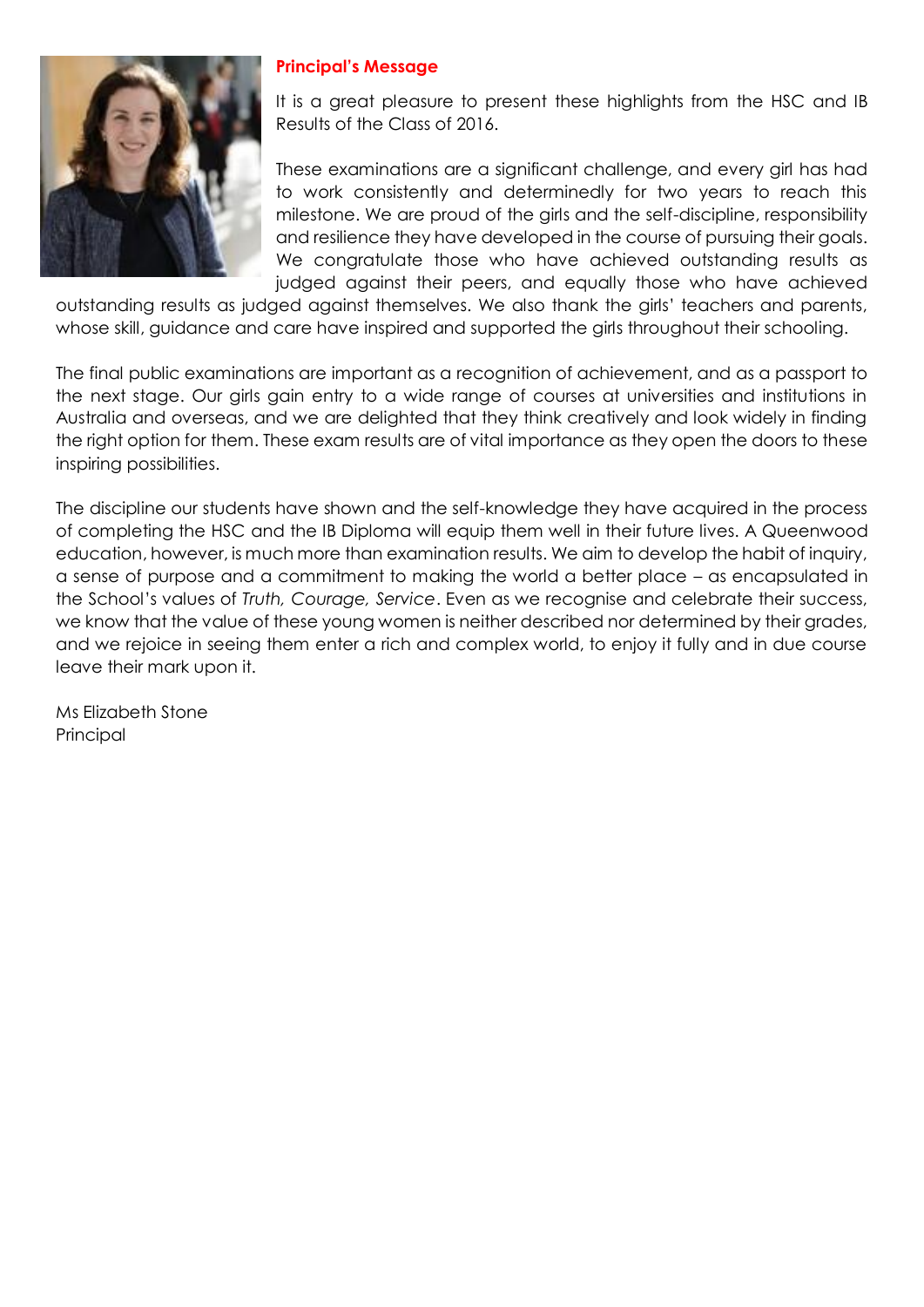#### **ATAR Results**

Based on the data we have received, 35% achieved an ATAR of 95 and above; 60% achieved an ATAR of 90 and above; 90% attained an ATAR of 80 and above.

Our highest known ATAR achievers are: Clare Leslie 99.95 (Dux) Carina Stone 99.90 Sophie Serisier 99.75 Therese Hava 98.90 Phillippa Clegg 98.65 Eleanor Hundleby 98.15 Sophie Carter 98.05 Angelica Elvy 98 Rebecca Bennett 97.65 Alexandra McLennan 97.4 Holly Reynolds 97.20 Kelly Singleton 97.10 Abbey Stewart 97

From a cohort of 97 students:

- 4% achieved an ATAR of 99 or higher (top 1% of NSW)
- 35% achieved an ATAR of 95 or higher (top 5% of NSW)
- 60% achieved an ATAR of 90 or higher (top 10% of NSW)
- 90% achieved an ATAR of 80 or higher (top 20% of NSW)

Note: IB marks out of 45 are converted on a fixed scale to an ATAR. The majority of HSC students provide their ATAR to the school, and the remaining HSC ATARs are calculated by an independent consultant to a very high degree of accuracy.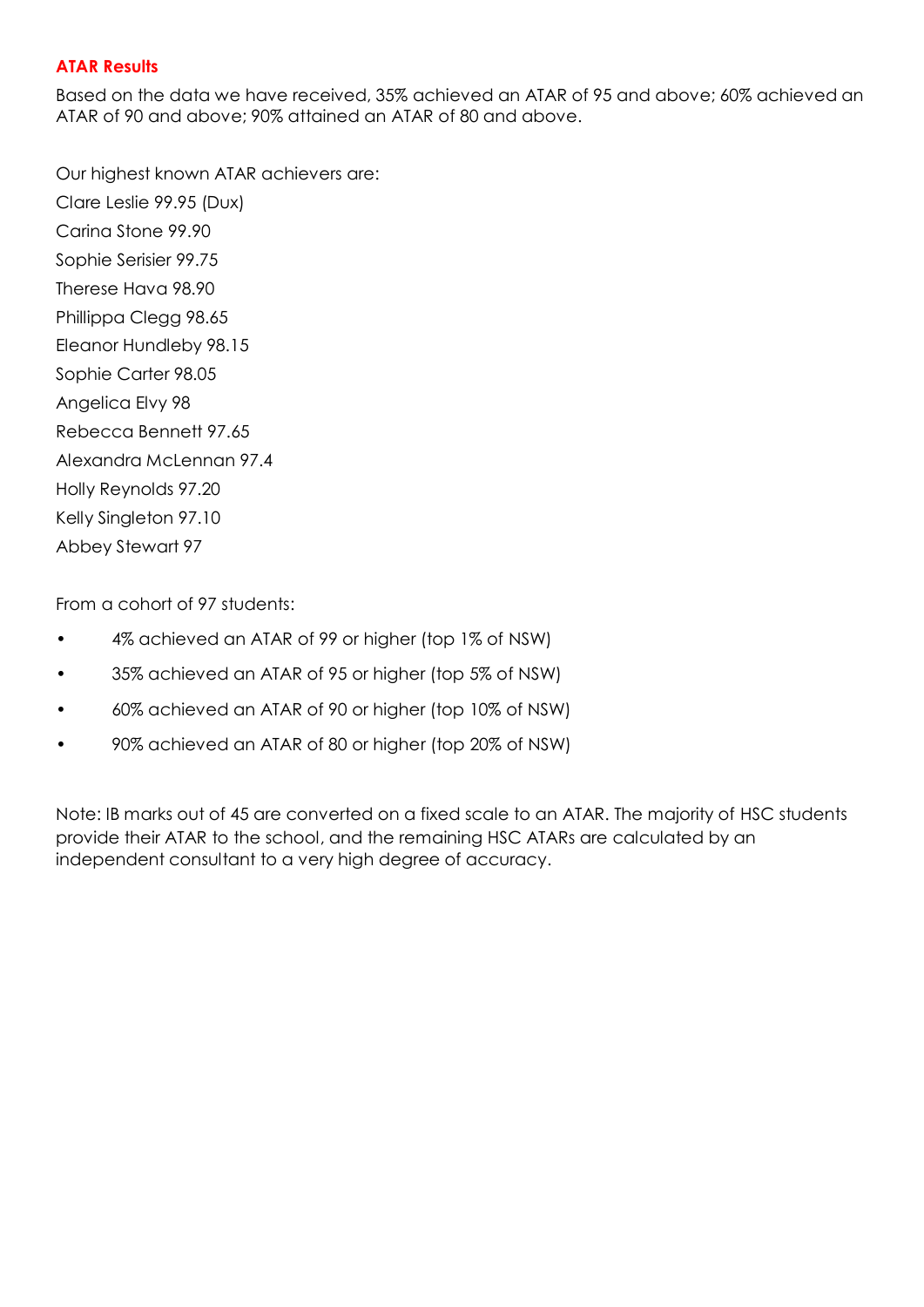# **2016 HSC Highlights**

- 12 Queenwood students were named on the BOSTES All-round Achievers List for attaining marks of 90 and above in at least 10 units (see overleaf for details).
- Queenwood's Class of 2016 achieved 196 mentions on the BOSTES Distinguished Achievers List and there were 72 individual Queenwood students who appeared on the Distinguished Achievers' List.
- 3 Queenwood students were named on the Top Achievers in Course List.
- 5 Queenwood students had their major works and projects nominated for inclusion in BOSTES HSC showcase events (see details overleaf).
- 191 HSC Band 6/E4s were achieved by the Class of 2016 out of a cohort of 86 girls.
- English: In Advanced English, 42% of students achieved a Band 6 result and 96% achieved in the top two performance bands; in Standard English, Charlotte Wilson achieved a rare Band 6, placing 17<sup>th</sup> in the state and over 84% of Standard English students achieved a Band 5 result; in English Extension 1, 84% of students achieved a mark in the top performance band (E4) and in English Extension 2, 100% of students achieved either an E4 or E3.
- Mathematics: In Mathematics, 43% of students achieved a Band 6 and 94% of students achieved in the top two performance bands; in General Mathematics, 82% of students achieved in the top two performance bands; in Maths Extension 1, 100% of students achieved either an E4 or E3, and in Maths Extension 2, 29% of students achieved a mark in the top performance band (E4). Kimia Nassaj, an accelerated Yr 11 student achieved 16th in the state in Mathematics.
- Drama: 58% of students achieved a Band 6 result and 92% of students received marks in the top two performance bands.
- Textiles and Design: 62% of students achieved a Band 6 result and 100 per cent of students received marks in the top two performance bands.
- Music 1, 43% of students achieved a Band 6 result and 100% in the top two performance bands.
- PDHPE: 78% of students achieved a Band 6 result and 89% per cent of students received marks in the top two performance bands.
- Visual Arts: 27% of students achieved a Band 6 result and 100 per cent of students received marks in the top two performance bands.
- Languages:
	- French Continuers, 71% of students achieved a Band 6 result and 100 per cent of students received marks in the top two performance bands; in French Extension, 100% of students achieved a mark in the top performance band (E4);
	- Italian Beginners, 72% of students received marks in the top two performance bands;
- Information Processes and Technology: 43% of students achieved a Band 6 result and 86% of students achieved in the top two performance bands.
- Social Sciences: 100% of students achieved a result in the top two performance bands in Geography and 41% of students achieved a Band 6 result in Business Studies, with 95% achieving in the top two performance bands; and 40% of students achieved a Band 6 result in Economics, with 73% achieving in the top two performance bands. Carina Stone placed 10<sup>th</sup> in the state.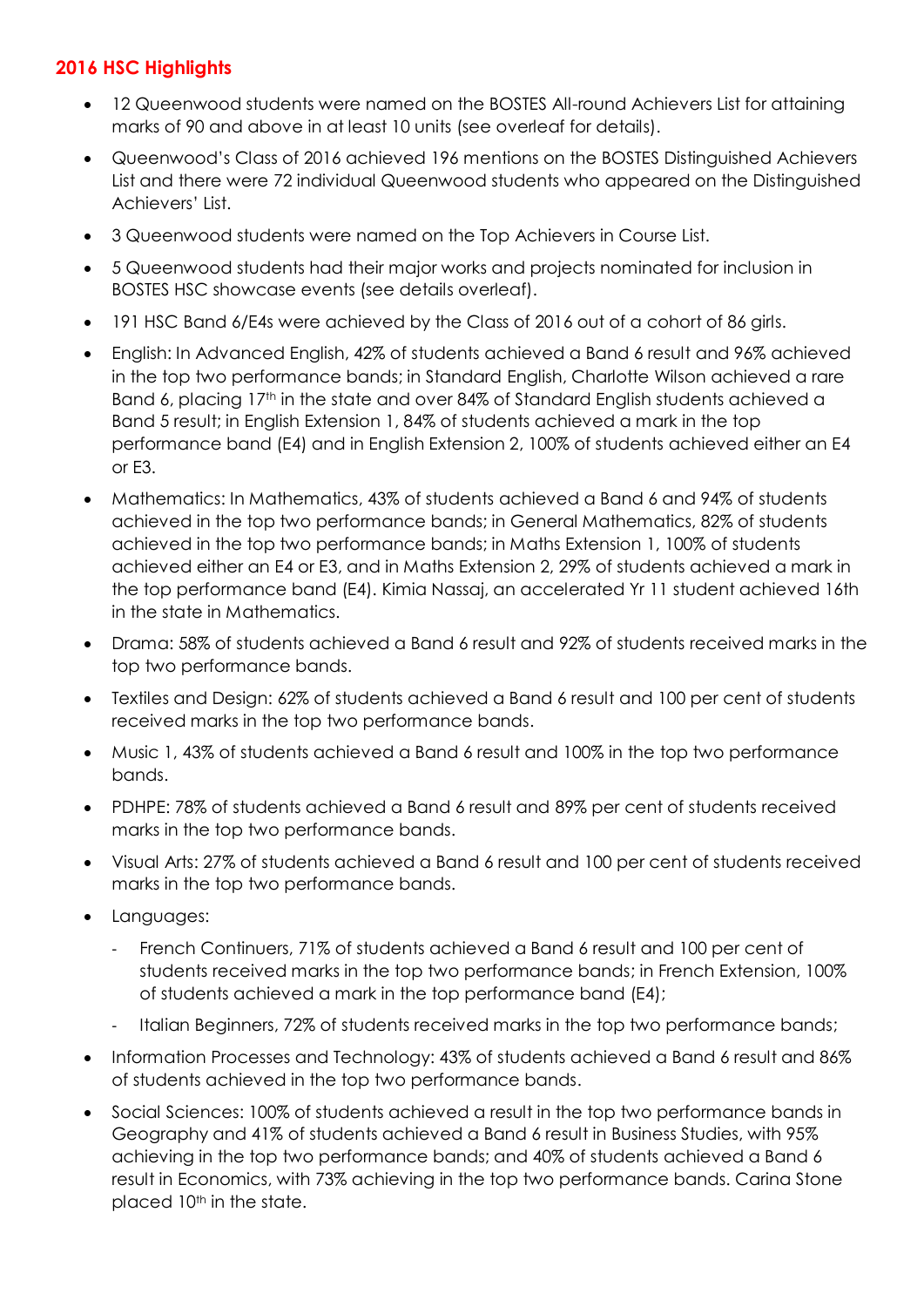- Science: In Biology, 86% of students achieved marks in the top two performance bands and in Chemistry, 52% of students achieved marks in the top two performance bands. In Physics, 33% of students achieved marks in the top two performance bands.
- History: in Extension History, 90% of students achieved a mark in the top two performance bands (E4 or E3); in Modern History, 21% of students achieved a Band 6 result and 75% achieved in the top two performance bands; in Ancient History, 75% of students achieved in the top two performance bands.

#### **Queenwood's 2016 All-round Achievers**







Sasa Barnes Rebecca Bennett Sophie Carter Bianca Cipolla





Holly Reynolds Sophie Serisier Abbey Stewart Carina Stone













Angelica Elvy **Elise Griffin** Francesca McGrath Alexandra McLennan

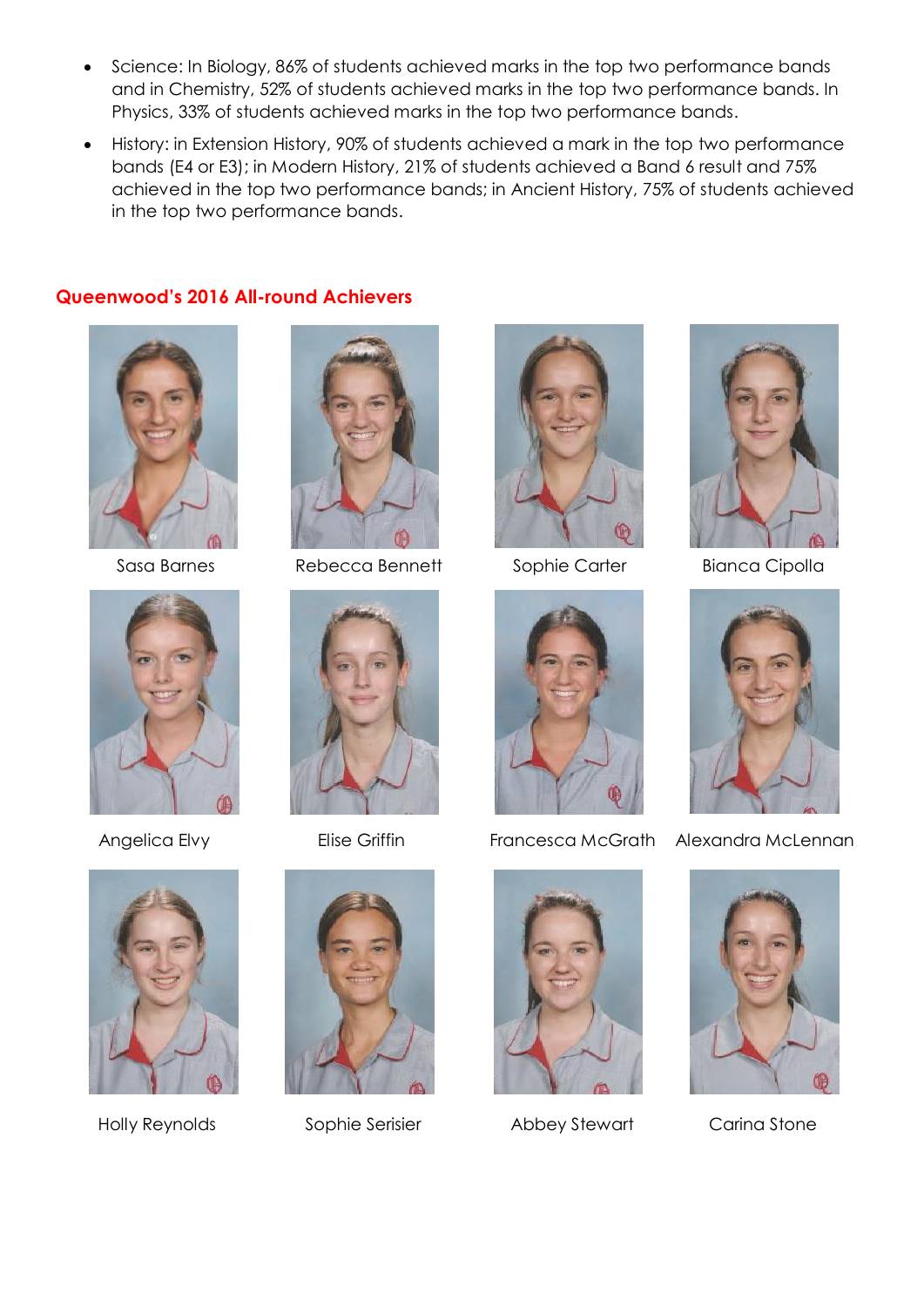# **Queenwood students who achieved top rankings in the state**

| <b>Name</b>             | <b>Course</b>           | <b>Rank</b> |
|-------------------------|-------------------------|-------------|
| Kimia Nassaj (Yr 11)    | <b>Mathematics</b>      | 16th        |
| Carina Stone            | Economics               | 10th        |
| <b>Charlotte Wilson</b> | <b>Standard English</b> | l 7th       |

# **Selections for BOSTES HSC Showcase Events**

| <b>Name</b>     | <b>Course</b>              | <b>Showcase Event</b> |
|-----------------|----------------------------|-----------------------|
| Jasmine Cipolla | <b>Textiles and Design</b> | Texstyle              |
| Bianca Cipolla  | <b>Textiles and Design</b> | Texstyle              |

## **Nomination for BOSTES HSC Showcase Events**

| <b>Name</b>           | <b>Course</b> | <b>Showcase Event</b> |
|-----------------------|---------------|-----------------------|
| Sasa Barnes           | Visual Art    | ARTExpress            |
| Sophie Serisier       | Visual Art    | ARTExpress            |
| <b>Phoebe Gribble</b> | Drama         | OnStage               |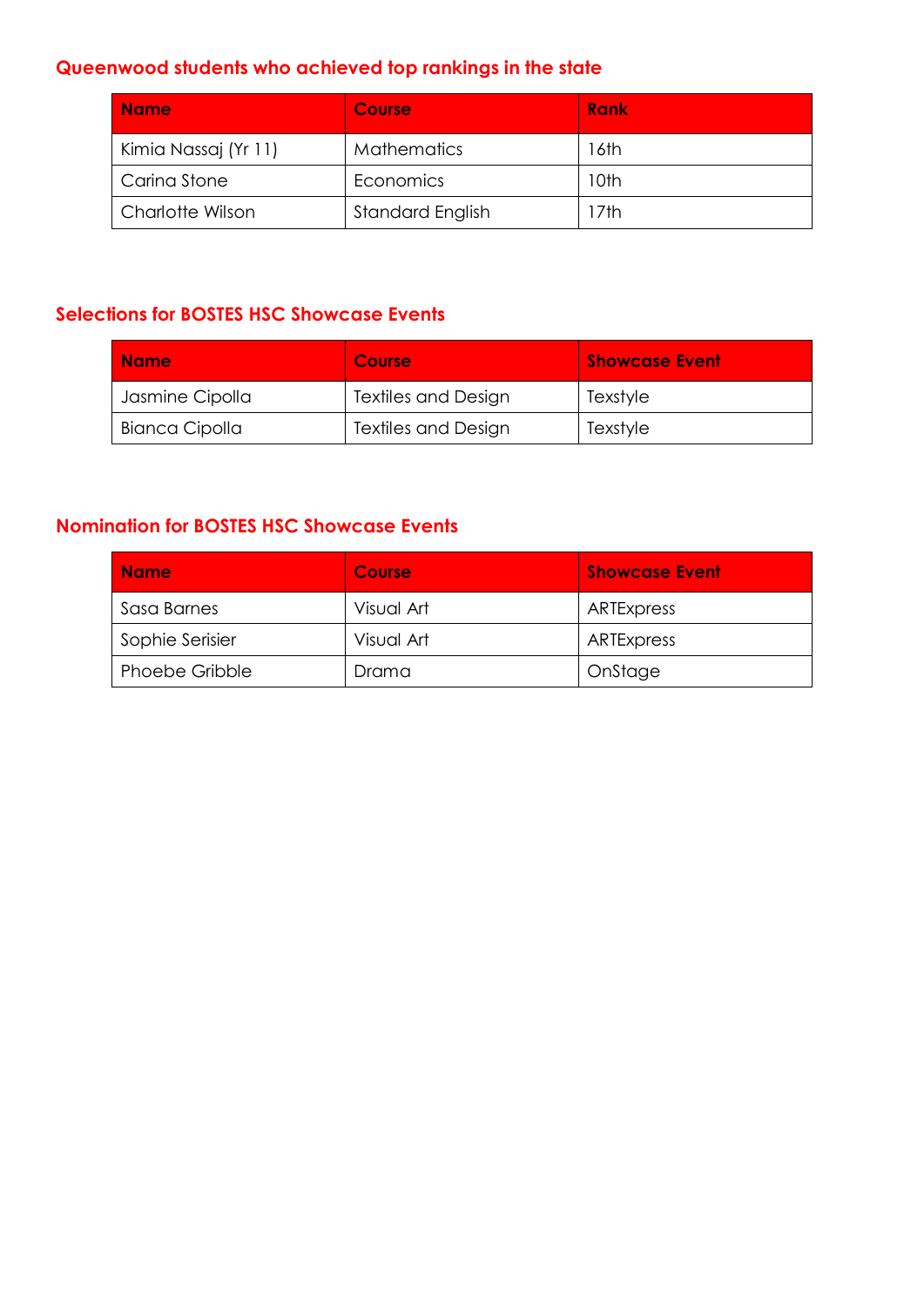# **Percentage of Queenwood students achieving Band 6 or E4 in All Courses:**

| <b>Course Name</b>         | <b>No. of Students</b> | % of Band 6 or E4 | % of Bands 5 and 6<br>or E4 and E3 |
|----------------------------|------------------------|-------------------|------------------------------------|
| <b>Ancient History</b>     | 16                     | 37.5              | 75                                 |
| Biology                    | 35                     | 37.14             | 85.71                              |
| <b>Business Studies</b>    | 39                     | 41.02             | 94.86                              |
| Chemistry                  | 21                     | 4.76              | 52.37                              |
| Drama                      | 12                     | 58.33             | 91.66                              |
| Economics                  | 15                     | 40                | 73.33                              |
| <b>Standard English</b>    | 13                     | 7.69              | 92.3                               |
| Advanced English           | 72                     | 40.27             | 95.82                              |
| English Extension 1        | 19                     | 84.21             | 100                                |
| <b>English Extension 2</b> | $\overline{7}$         | 14.28             | 100                                |
| Geography                  | 14                     | 50                | 100                                |
| <b>IPT</b>                 | $\overline{7}$         | 42.85             | 85.7                               |
| <b>Mathematics General</b> | 38                     | 42.1              | 81.57                              |
| Mathematics                | 35                     | 42.85             | 94.27                              |
| Mathematics Ext 1          | 25                     | 16                | 84                                 |
| <b>Mathematics Ext 2</b>   | $\overline{7}$         | 28.57             | 100                                |
| Modern History             | 28                     | 21.42             | 74.99                              |
| <b>History Extension</b>   | 10                     | 10                | 90                                 |
| Music 1                    | $\overline{7}$         | 42.85             | 100                                |
| <b>PDHPE</b>               | 18                     | 77.77             | 88.88                              |
| Physics                    | 6                      | 16.66             | 33.32                              |
| <b>Textiles and Design</b> | 13                     | 61.53             | 100                                |
| Visual Arts                | 15                     | 26.66             | 100                                |
| <b>French Continuers</b>   | $\overline{7}$         | 71.42             | 100                                |
| French Extension           | 1                      | 100               | 100                                |
| <b>German Continuers</b>   | $\overline{2}$         | 0                 | 50                                 |
| <b>Italian Beginners</b>   | 11                     | 45.45             | 72.72                              |
| Latin Continuers           | $\mathbf{1}$           | $\overline{0}$    | 100                                |
| Latin Extension            | 1                      | 0                 | 100                                |
| Hospitality (External)     | 5                      | 40                | 100                                |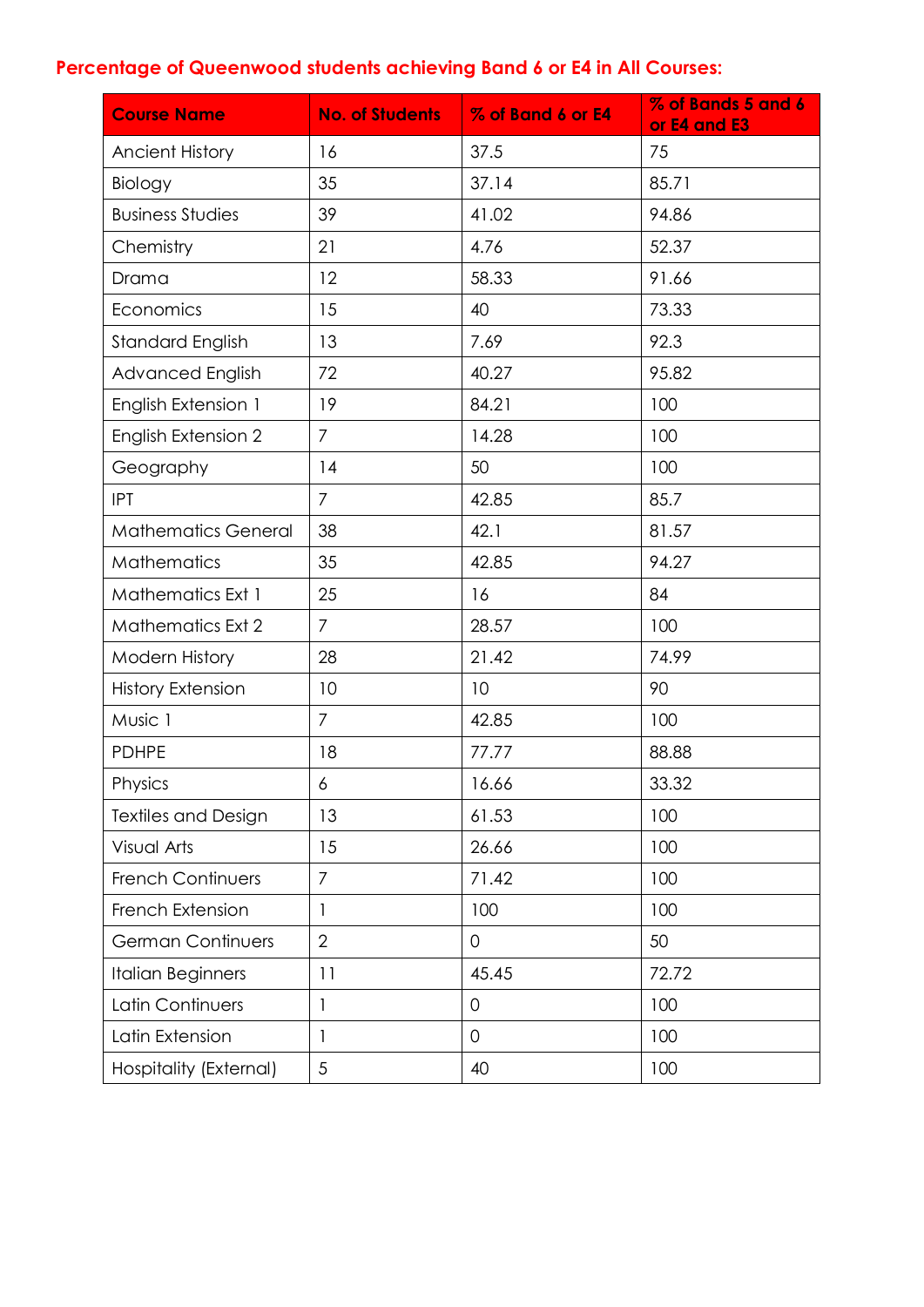#### **IB Results**

Congratulations to the 11 students who completed the International Baccalaureate in 2016. The IB awards a total mark out of 45. From the cohort of 11 students:

- Highest marks were:
	- o 45 (ATAR 99.95) Clare Leslie (Dux) (*Clare was one of 94 students worldwide to receive 45*)
	- o 42 (ATAR 99.45) *name withheld by request*
	- $\circ$  41 (ATAR 98.90) Therese Hava
	- o 41 (ATAR 98.90) *name withheld by request*



Clare Leslie

- Average mark for Queenwood IB students was 39 (compared to the worldwide average of 29) and average ATAR was 97.1.
- 9 out of 11 students (82%) placed in the top 5% of the state.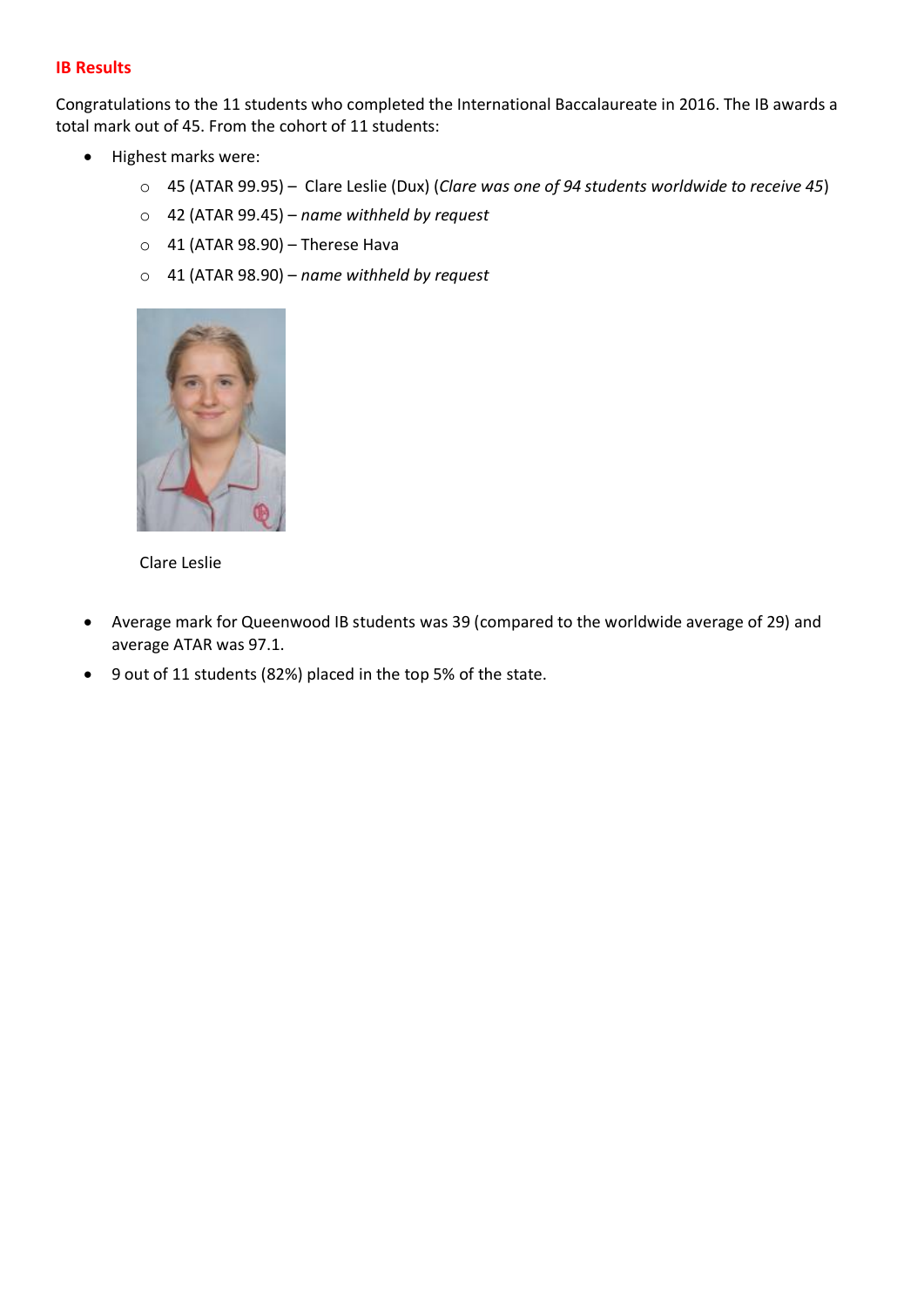### **Percentage of Queenwood IB students achieving Grade 7 or 6 in All Courses:**

| <b>Course Name</b>              | <b>No. of Students</b> | % of Grade 7 | % of Grades 7 and<br>6 |
|---------------------------------|------------------------|--------------|------------------------|
| <b>ENGLISH A: Literature HL</b> | 11                     | 27%          | 73%                    |
| <b>FRENCH B SL</b>              | 3                      | 67%          | 100%                   |
| <b>GERMAN B HL</b>              | $\overline{2}$         | 50%          | 100%                   |
| JAPANESE B SL                   | 1                      | 0%           | 100%                   |
| SPANISH AB. SL                  | 8                      | 63%          | 100%                   |
| <b>ECONOMICS HL</b>             | $\overline{2}$         | 0%           | 100%                   |
| HIST.EUROPE/ME HL               | 5                      | 0%           | 80%                    |
| PSYCHOLOGY HL                   | $\overline{4}$         | 25%          | 100%                   |
| <b>BIOLOGY SL</b>               | 6                      | 67%          | 83%                    |
| <b>CHEMISTRY HL</b>             | 3                      | 33%          | 66%                    |
| <b>CHEMISTRY SL</b>             | 3                      | 67%          | 67%                    |
| PHYSICS SL                      | 3                      | 67%          | 100%                   |
| MATH.STUDIES SL                 | 3                      | 33%          | 100%                   |
| <b>MATHEMATICS HL</b>           | $\overline{2}$         | 0%           | 0%                     |
| <b>MATHEMATICS SL</b>           | 6                      | 33%          | 66%                    |
| <b>VISUAL ARTS HL</b>           | 4                      | 0%           | 50%                    |

Congratulations to all girls for these outstanding results. The Class of 2016 have certainly worked with determination and commitment to achieve these fine results. Also a special thanks to their hard working teachers who walked alongside them throughout this journey.

*Kim Elith*

*Director of Curriculum*